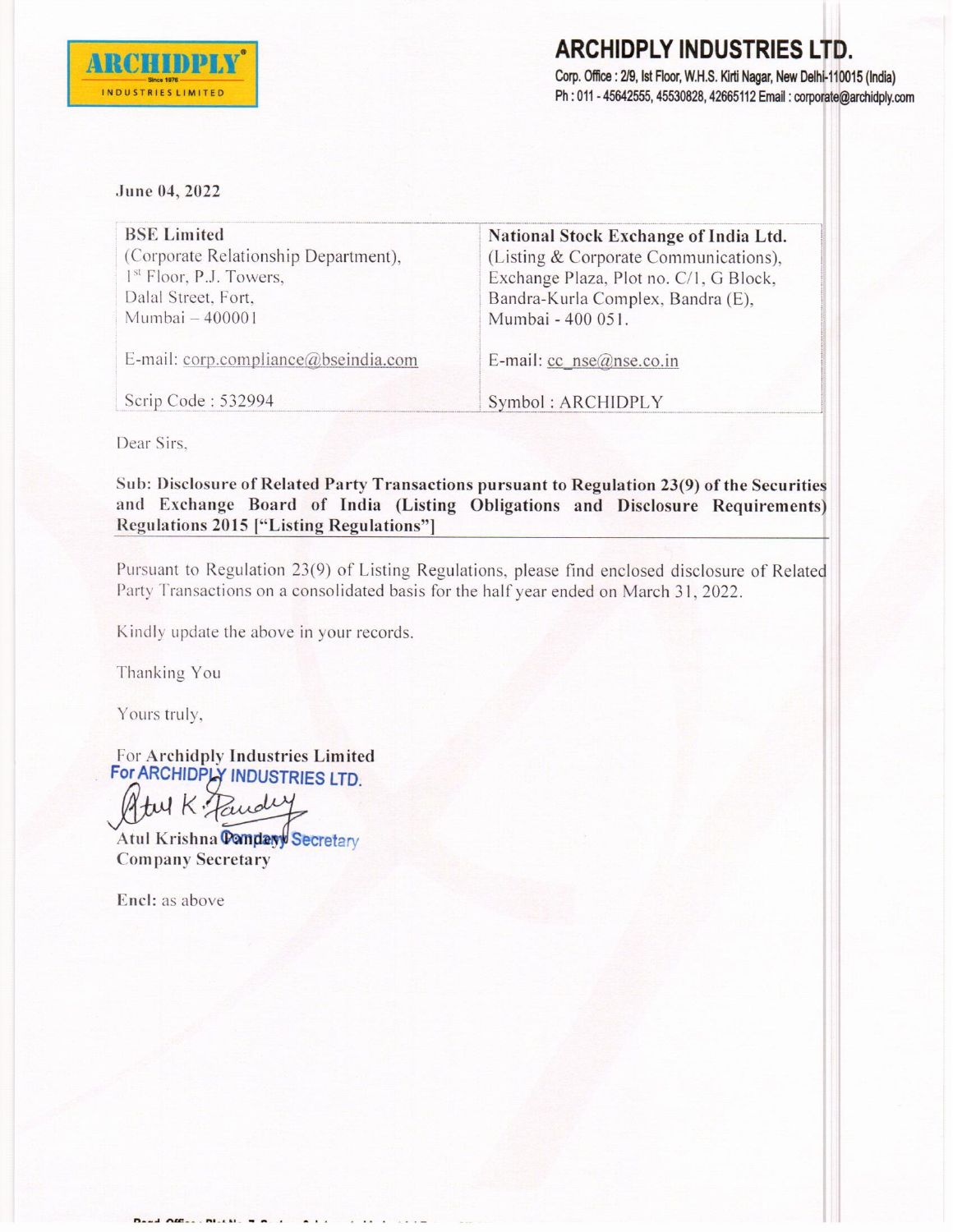| Archidply Industries Limited - Disclosure of Related Party Transactions for the half year / six months ended March 31, 2022 |                                                                                   |            |                                                 |                             |                                                                                          |                                                      |                                                                       |                                                                   |                                                                                                |                          | (amount in lakh)                                                                                                                                                                                                                                                                                                                                        |                      |               |                                                                                       |                      |        |                       |                                                                                                        |  |  |
|-----------------------------------------------------------------------------------------------------------------------------|-----------------------------------------------------------------------------------|------------|-------------------------------------------------|-----------------------------|------------------------------------------------------------------------------------------|------------------------------------------------------|-----------------------------------------------------------------------|-------------------------------------------------------------------|------------------------------------------------------------------------------------------------|--------------------------|---------------------------------------------------------------------------------------------------------------------------------------------------------------------------------------------------------------------------------------------------------------------------------------------------------------------------------------------------------|----------------------|---------------|---------------------------------------------------------------------------------------|----------------------|--------|-----------------------|--------------------------------------------------------------------------------------------------------|--|--|
|                                                                                                                             |                                                                                   |            |                                                 |                             |                                                                                          |                                                      |                                                                       |                                                                   |                                                                                                |                          | Additional disclosure of related party transactions - applicable only in case the related party<br>transaction relates to loans, inter-corporate deposits, advances or investments made or given by<br>the listed entity/subsidiary. These details need to be disclosed only once, during the reporting<br>period when such transaction was undertaken. |                      |               |                                                                                       |                      |        |                       |                                                                                                        |  |  |
|                                                                                                                             | Details of the party (listed entity /subsidiary)<br>entering into the transaction |            |                                                 | Details of the counterparty |                                                                                          |                                                      | Value of the<br>related party                                         | Value of                                                          | In case monies are due<br>to either party as a<br>result of the<br>transaction (see Note<br>1) |                          | In case any financial<br>indebtedness is incurred to<br>make or give loans, inter-<br>corporate deposits, advances<br>or investments                                                                                                                                                                                                                    |                      |               | Details of the loans, inter-corporate deposits, advances or<br>investments            |                      |        |                       |                                                                                                        |  |  |
| S.N<br>о.                                                                                                                   | <b>Name</b>                                                                       | PAN        | <b>Name</b>                                     | PAN                         | Relationship<br>of the<br>counterparty<br>with the listed<br>entity or its<br>subsidiary | Type of related<br>party transaction<br>(see Note 5) | transaction as<br>pproved by the<br>audit committee<br>(see Note 6a)  | transaction<br>during the<br>reporting<br>period (see<br>Note 6b) | Opening<br>balance                                                                             | Closing<br>balance       | Nature of<br>ndebtedn<br>ess (Ioan/<br>ssuance<br>of debt/<br>any other<br>etc.)                                                                                                                                                                                                                                                                        | Cost (see<br>Note 7) | <b>Tenure</b> | <b>Nature</b><br>(loan/<br>advance/<br>linter-<br>corporate<br>deposit/<br>investment | Interest<br>Rate (%) | Tenure | Secured/<br>unsecured | Purpose for which<br>he funds will be<br>utilised by the<br>ultimate recipient of<br>funds (end-usage) |  |  |
| $\mathbf{1}$                                                                                                                | ARCHIDPLY INDUSTRIES LIMITED                                                      | AAFCA3135N | ASSAM TIMBER PRODUCTS P LTD                     | AABCA6975A                  | Promoter                                                                                 | Purchase of Goods                                    | 5,000.00                                                              | 145.62                                                            |                                                                                                | 145.62                   |                                                                                                                                                                                                                                                                                                                                                         |                      |               |                                                                                       |                      |        |                       |                                                                                                        |  |  |
| $\overline{2}$                                                                                                              | ARCHIDPLY INDUSTRIES LIMITED                                                      | AAFCA3135N | ASSAM TIMBER PRODUCTS P LTD                     | AABCA6975A                  | romoter                                                                                  | Royalty                                              | 100.00                                                                | 6.24                                                              |                                                                                                | 6.24                     |                                                                                                                                                                                                                                                                                                                                                         |                      |               |                                                                                       |                      |        |                       |                                                                                                        |  |  |
| $\overline{3}$                                                                                                              | ARCHIDPLY INDUSTRIES LIMITED                                                      | AAFCA3135N | THE MYSORE CHIP BOARDS LIMITED                  | AABCT0613L                  | Promoter                                                                                 | Lease Rent Paid                                      | 100.00                                                                | 17.23                                                             |                                                                                                | 17.23                    |                                                                                                                                                                                                                                                                                                                                                         |                      |               |                                                                                       |                      |        |                       |                                                                                                        |  |  |
| $\overline{4}$                                                                                                              | ARCHIDPLY INDUSTRIES LIMITED                                                      | AAFCA3135N | ARCHIDPLY DECOR LIMITED                         | AAPCA6975N                  | <b>Entities with</b><br>joint control or<br>significant<br>influence over<br>entity      | ent Received                                         | 10.00                                                                 | 0.60                                                              |                                                                                                | 0.60                     |                                                                                                                                                                                                                                                                                                                                                         |                      |               |                                                                                       |                      |        |                       |                                                                                                        |  |  |
|                                                                                                                             | 5 ARCHIDPLY INDUSTRIES LIMITED AAFCA3135N                                         |            | ARCHIDPLY DECOR LIMITED                         | AAPCA6975N                  | Entities with<br>oint control or<br>significant<br>influence over<br>entity              | Sale of Goods                                        | 2,500.00                                                              | 12.68                                                             |                                                                                                | 12.68                    |                                                                                                                                                                                                                                                                                                                                                         |                      |               |                                                                                       | $\sim$               |        |                       |                                                                                                        |  |  |
| 6                                                                                                                           | ARCHIDPLY INDUSTRIES LIMITED AAFCA3135N                                           |            | ARCHID PANEL PRODUCTS                           | AGPPM8559F                  | Relative of Mr<br>Rajiv Daga                                                             | Royalty Income                                       | 50.00                                                                 | 15.27                                                             |                                                                                                | 15.27                    |                                                                                                                                                                                                                                                                                                                                                         |                      |               |                                                                                       |                      |        |                       | $\sim$                                                                                                 |  |  |
|                                                                                                                             | 7 ARCHIDPLY INDUSTRIES LIMITED AAFCA3135N                                         |            | ARCHIDPLY DECOR LIMITED                         | AAPCA6975N                  | <b>Entities with</b><br>joint control or<br>significant<br>nfluence over<br>entity       | Corporate<br><b>Guarantee</b>                        | As per the<br>Companies Act,<br>2013 and<br>Shareholders'<br>Approval | 250.00                                                            |                                                                                                | 250.00                   |                                                                                                                                                                                                                                                                                                                                                         |                      |               |                                                                                       |                      |        |                       |                                                                                                        |  |  |
| 8                                                                                                                           | ARCHIDPLY INDUSTRIES LIMITED                                                      | AAFCA3135N | ARCHIDPANEL INDUSTRIES PRIVATE<br><b>IMITED</b> |                             | Wholly owned<br>subsidiary                                                               | nvestment                                            | 100.00                                                                | 10.00                                                             |                                                                                                | 10.00                    |                                                                                                                                                                                                                                                                                                                                                         |                      |               | nvestment                                                                             |                      |        | Unsecured             | <b>Business Purpose</b>                                                                                |  |  |
| 9                                                                                                                           | ARCHIDPLY INDUSTRIES LIMITED                                                      | AAFCA3135N | ARCHIDPANEL INDUSTRIES PRIVATE<br><b>IMITED</b> |                             | Wholly owned<br>subsidiary                                                               | Advance Given                                        | 250.00                                                                | 9.94                                                              |                                                                                                | 9.94                     |                                                                                                                                                                                                                                                                                                                                                         |                      |               | Advance                                                                               |                      |        | Unsecured             | <b>Business Purpose</b>                                                                                |  |  |
|                                                                                                                             | 10 ARCHIDPLY INDUSTRIES LIMITED AAFCA3135N Rajiv Daga                             |            |                                                 | AGQPD7847Q                  | Managing<br>Director                                                                     | Remuneration                                         | As per the<br>Companies Act,<br>2013 and<br>Shareholders'<br>Approval | 38.40                                                             |                                                                                                | $\overline{\phantom{a}}$ |                                                                                                                                                                                                                                                                                                                                                         |                      |               |                                                                                       |                      |        |                       |                                                                                                        |  |  |
|                                                                                                                             | 11 ARCHIDPLY INDUSTRIES LIMITED AAFCA3135N Deen Dayal Daga                        |            |                                                 | ACBPD8413H                  | Executive<br>Director                                                                    | Remuneration                                         | As per the<br>Companies Act,<br>2013 and<br>Shareholders'<br>Approval | 38.40                                                             |                                                                                                | $\overline{\phantom{a}}$ |                                                                                                                                                                                                                                                                                                                                                         |                      |               |                                                                                       |                      |        |                       |                                                                                                        |  |  |
|                                                                                                                             | 12 ARCHIDPLY INDUSTRIES LIMITED AAFCA3135N Shyam Daga                             |            |                                                 | ABRPD9021C                  | Executive<br>Director                                                                    | Remuneration                                         | As per the<br>Companies Act,<br>2013 and<br>Shareholders'<br>Approval | 38.40                                                             |                                                                                                | $\overline{\phantom{a}}$ |                                                                                                                                                                                                                                                                                                                                                         |                      |               |                                                                                       |                      |        |                       |                                                                                                        |  |  |
|                                                                                                                             | 13 ARCHIDPLY INDUSTRIES LIMITED                                                   | AAFCA3135N | Anil Sureka                                     | AMBPS7168L                  | Chief Financial<br>Officer                                                               | Remuneration                                         | As per NRC                                                            | 19.10                                                             |                                                                                                |                          |                                                                                                                                                                                                                                                                                                                                                         |                      |               |                                                                                       |                      |        |                       |                                                                                                        |  |  |
|                                                                                                                             | 14 ARCHIDPLY INDUSTRIES LIMITED                                                   | AAFCA3135N | Atul Krishna Pandey                             | BBWPP2880D                  | Company<br>Secretary                                                                     | emuneration?                                         | As per NRC                                                            | 4.02                                                              |                                                                                                |                          |                                                                                                                                                                                                                                                                                                                                                         |                      |               |                                                                                       |                      |        |                       |                                                                                                        |  |  |
|                                                                                                                             | 15 ARCHIDPLY INDUSTRIES LIMITED AAFCA3135N Mh. Shahid Aftab                       |            |                                                 | AAYPA6944M                  | Non Executive<br>Independent<br>Director                                                 | <b>Sitting Fee</b>                                   | As per NRC                                                            | 0.85                                                              |                                                                                                | $\epsilon$               |                                                                                                                                                                                                                                                                                                                                                         |                      |               |                                                                                       |                      |        |                       |                                                                                                        |  |  |